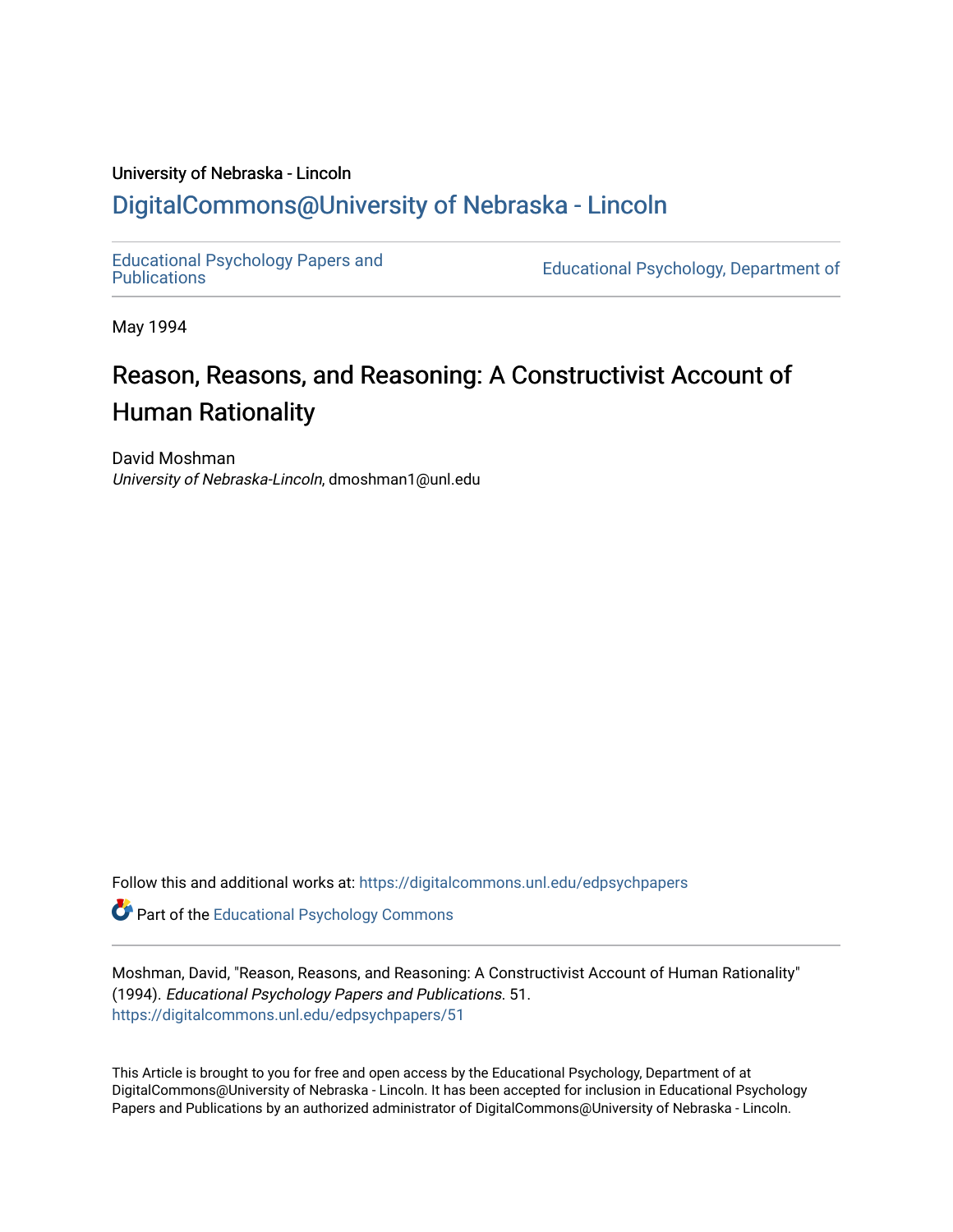Published in *Theory & Psychology* 4:2 (May 1994), pp. 245-260. DOI: 10.1177/0959354394042005 http://tap.sagepub.com/cgi/content/abstract/4/2/245 Copyright © 1994 SAGE Publications. Used by permission.

## Reason, Reasons, and Reasoning: A Constructivist Account of Human Rationality

David Moshman

*University Of Nebraska–Lincoln* 

#### **Abstract**

The concept of rationality has its roots in a historic philosophical conception of human beings as creatures of reason. To act on the basis of reason is to act on the basis of reasons, which in turn implies a process of reasoning. An objectivist conception of rationality sees its essence as lying in the use of reasoning processes that conform to appropriate logical norms. A subjectivist conception of rationality sees its essence in the subjective appeal to reasons. It is argued that neither approach alone is adequate. Rationality is best viewed as metasubjective objectivity.That is, the standards that embody rationality's objective component are not externally imposed rules that circumvent subjectivity. Rather, they are internally constructed via active reflection on one's subjectivity. Psychological evidence on the development of metasubjectivity is interpreted as consistent with the present approach. Implications for theory and research, and for educational and psychotherapeutic practice, are discussed.

For Plato, it was a question of personhood. Rationality was what distinguished people—creatures of reason—from all else in the universe.

What does it mean to be a creature of reason? At the very least, it means that one's thoughts and actions are not entirely random, arbitrary, reflexive, or conditioned. To the extent that reason rules, one's beliefs and behavior are not innately fixed, nor are they completely molded by experience, nor are they mechanically caused by some interaction of genetic and environmental factors. The beliefs and behavior of a rational agent must be explained, at least in part, on the basis of why it has chosen to believe and do what it believes and does. To be a creature of reason, in other words, is to think and act on the basis of reasons (Rescher, 1988; Siegel, 1988).

But to generate and apply reasons is to engage in a process of reasoning. Moreover, if my reasoning is inadequate, it may turn out that what I take to be reasons for my beliefs and behavior actually do not justify what I think and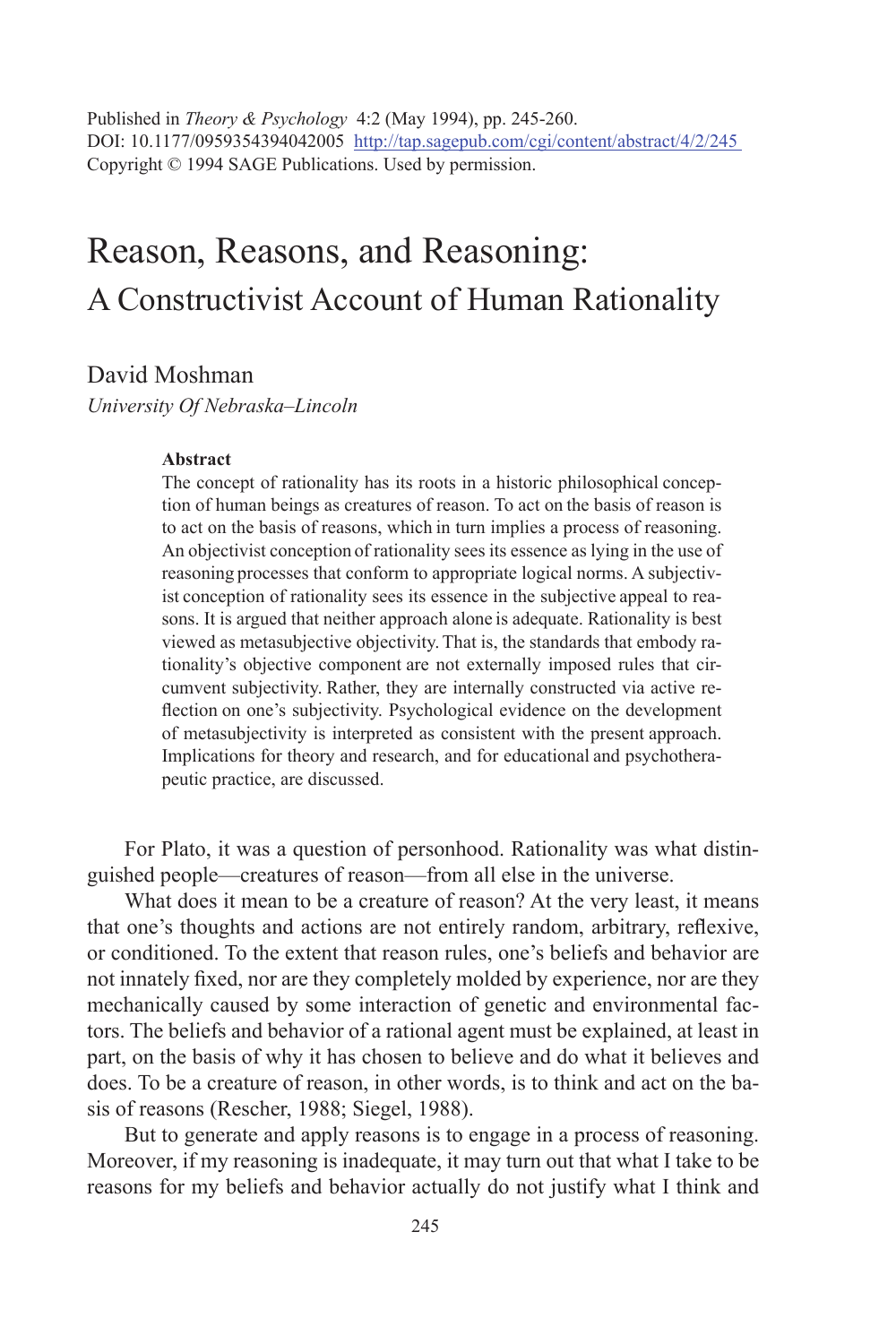do, An objectivist conception of rationality would stress that unless my reasons are good reasons—that is, unless they provide genuine justification—my appeal to them does not make me rational. Thus it is not enough, in the objectivist conception, that I have and act on the basis of (what I take to be) reasons. It is necessary to examine my reasoning and determine whether it conforms to objectively defensible norms of good reasoning.

In what follows I suggest that an objectivist conception of rationality underlies most psychological research and theory on human reasoning. I then propose an alternative subjectivist account and ultimately integrate the two perspectives to produce a view of rationality as a form of objectivity constructed via metacognitive reflection on, and developmental reconstruction of, one's subjectivity. The remainder of the paper then considers some relevant research and explores implications of the proposed view of rationality as metasubjective objectivity.

## **Rationality as Conformity to Objective Rules of Reasoning**

In the hands of Aristotle, interest in human reason was transformed into a focus on human reasoning, which in turn was seen as a matter of formal deductive logic. Over the course of many centuries of elaboration and systematization, it was assumed that the study of logic was simultaneously the study of how people reason and of how they *should* reason. As late as the 19th century, the laws of logic were still taken to be the laws of thought (Boole, 1854).

With the rise of scientific psychology in the late 19th century, however, both psychologists and philosophers increasingly distinguished questions of what people do (the province of psychology) from questions of what they *ought* to do (the province of philosophy). From this perspective, then, philosophical logic is properly concerned with ideal rationality, the objectively justifiable logical norms to which the reasoning of an ideal rational being must conform. Whether and to what extent the actual reasoning of real people conformed to such norms was strictly irrelevant. Correspondingly, the role of psychologists was to study actual reasoning.

Psychologists have indeed studied reasoning for most of the present century. Central to this endeavor has been a long-standing tradition of research on deductive reasoning (Rips, 1990). In addition, the past several decades have seen an explosion of research on various sorts of informal, scientific, and probabilistic reasoning (e.g. Kuhn, 1991; Kuhn, Amsel, & O'Loughlin, 1988; Voss, Perkins, & Segal, 1991). Sharply distinguishing such work from philosophy, some psychologists have argued that "the task of psychologists is to understand the nature of inferential behaviour rather than to judge it as rational or irrational" (Evans, 1984, p. 462). It has even been suggested that psycholo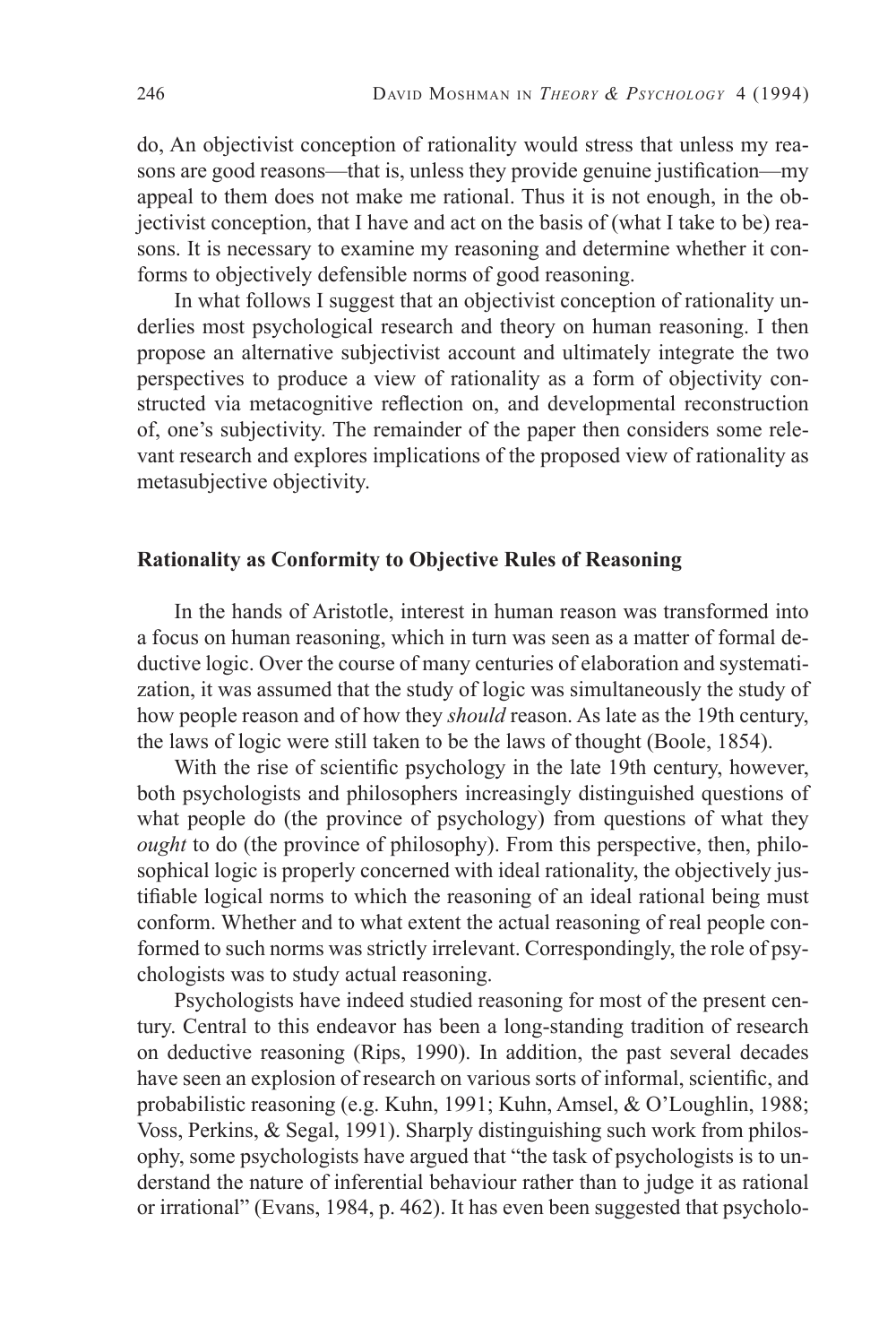gists should put to rest "the unfalsifiable and value-laden notion of irrationality" (Lanning, 1987, p. 116).

The differentiation of psychological from philosophical concerns about reasoning, however, leaves open important questions about the adequacy of human reasoning and the possibility of improving it. Philosophy alone, were it to exclude all question of how people really think, could have nothing to say about actual human reasoning. Psychology alone, were it to eschew consideration of normative standards, could not evaluate the reasoning processes it discovered, much less justify any intervention to change them.

Fortunately, many philosophers interested in rationality have shown considerable interest in actual reasoning. Correspondingly, most psychological research on reasoning directly considers the relation of subjects' reasoning to independent normative standards—formal logic, laws of probability, principles of reasoning and so forth (Kuhn, 1991; Kuhn et al., 1988; Markovits & Vachon, 1989; Moshman & Franks, 1986; Overton, 1990; Rips, 1990; Ward & Overton, 1990). In fact, many psychologists have directly addressed the implications of reasoning research for general questions about human rationality (Evans, 1989, 1991; Lopes, 1991) and many philosophers have joined wholeheartedly in the vigorous and continuing controversy over these issues (Stich, 1990). There thus exists a substantial literature that, without collapsing the important conceptual distinction between empirical and normative endeavors, attempts to address issues of human rationality by comparing empirically established processes of reasoning to relevant normative standards.

Such work is not sufficient to establish a comprehensive account of human rationality, however. Looking back beyond Aristotle to Plato, we must question the underlying assumption that rationality is simply a matter of conformity to objective rules of reasoning.

## **Rationality as a Subjective Appeal to Reasons**

Imagine a rock rolling down a hill. How do we explain events of this sort? Typically we would appeal to specific external influences on the rock, such as its being pushed by a person and/or pulled by gravity. We would not suggest that the rock is attempting to achieve some goal. We would explain the movement of the rock on the basis of causal influences on the rock, not on the basis of the rock's reasons for doing what it does.

It is important to note that the rock's motions are not completely arbitrary, random or unpredictable. On the contrary, they conform precisely to the "laws" of physics. But this conformity to rigorous laws is not enough to justify an attribution of rationality. The rock has no purpose, nor even a point of view. There may be "reasons" for the rock's movement in the sense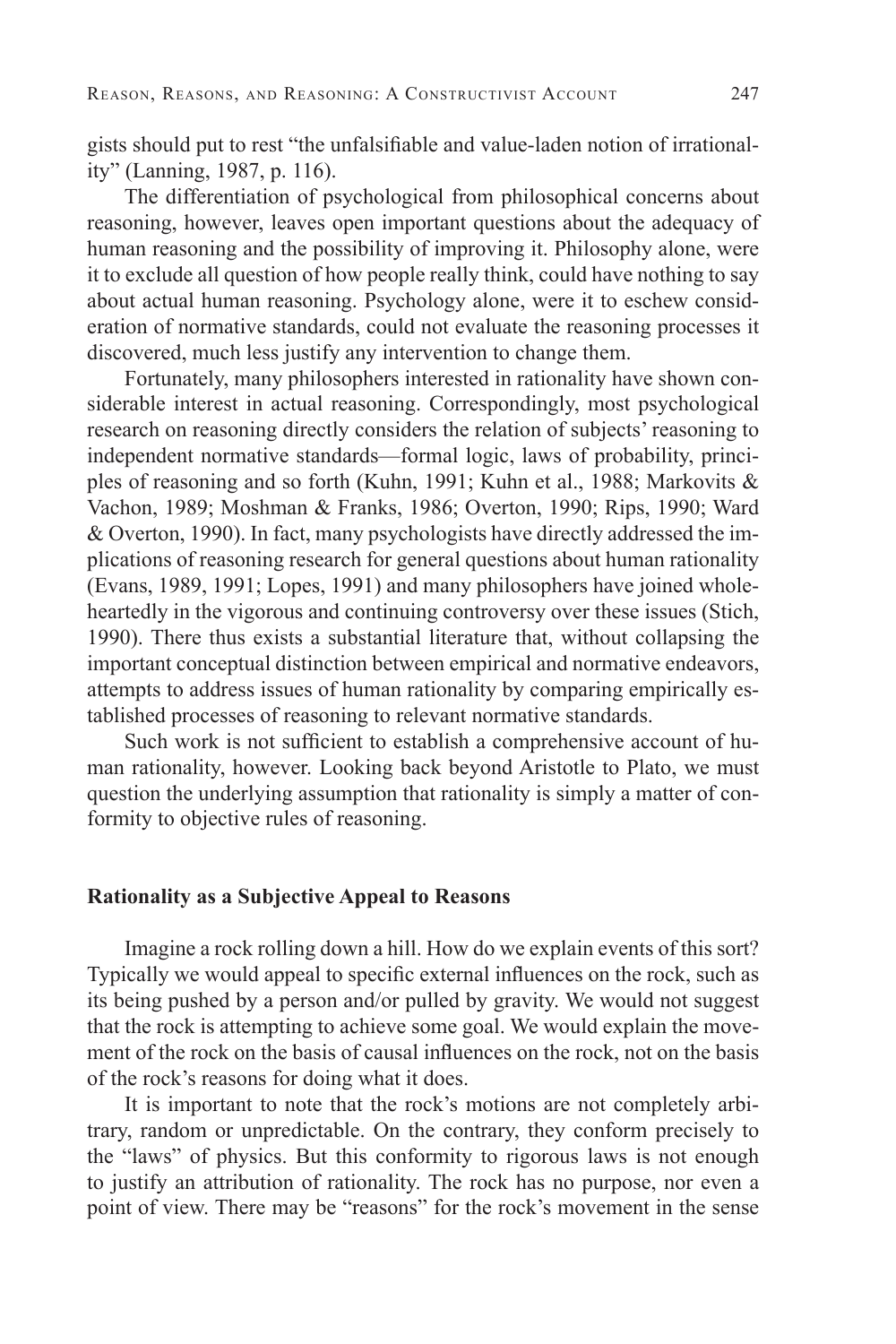that an observer can explain its motion on the basis of physical causality, but the rock itself, having no subjective perspective, has no reasons, and thus no rationality.

Imagine now a computer programmed to process propositions in such a way as to derive new propositions from them. Suppose the programmed processes correspond precisely to logical norms such that the output from the computer always follows logically from the input. The computer cannot apply any inferential process that is not absolutely in conformity with appropriate nonnative standards. It has never reached—and will never reach—an unjustified conclusion.

How do we explain the computer's activities? At a purely physical level, we might conceivably provide a causal explanation just as we did in the case of the rock. Given the input, and given the physical state of the programmed computer, the laws of physics yield a sequence of events culminating in completely predictable output. There is no reason here for suggesting that the computer is any more rational than the rock.

At a more cognitive level of analysis, we might distinguish the computer's program from its hardware. Without denying that computers, like all physical entities, act in accord with the laws of physics, we might explain the computer's transformation of its input to its output on the basis of the processes it is programmed to perform. We might then suggest that there are good reasons for the computer's output, given that the output was generated from the input via logical processes.

But the computer, unless it has attained some level of genuine self- reflection, does not know it has reasons for its conclusions, or even that it has reached conclusions. It is simply generating output from input in accord with its program. It is only the programmer who knows that the programmed processes conform to logical standards and thus lead to justifiable conclusions. The computer does not even have beliefs, much less reasons for those beliefs. The beliefs and reasons are in the mind of the programmer. Lacking intention and perspective, the computer cannot be said to have reasons and thus cannot be considered a rational agent (Lehrer, 1990).

Consider now the following account of an 8-month-old baby:

Laurent . . . uses my hand as an intermediate to make me resume the activities which interest him. For example, I tap my cheek with my left middle finger, then I drum on my eyeglasses (he laughs). Afterward I put my hand halfway between his eyes and my face. He looks at my glasses, then at my hands, and ends by gently pushing my hand toward my face. (Piaget, 1963, p. 224)

Why did Laurent push Piaget's hand? Apparently, because he wanted Piaget to resume his amusing behavior. Of course, a complete psychological account would need to go further than this. It is enough for our purposes, how-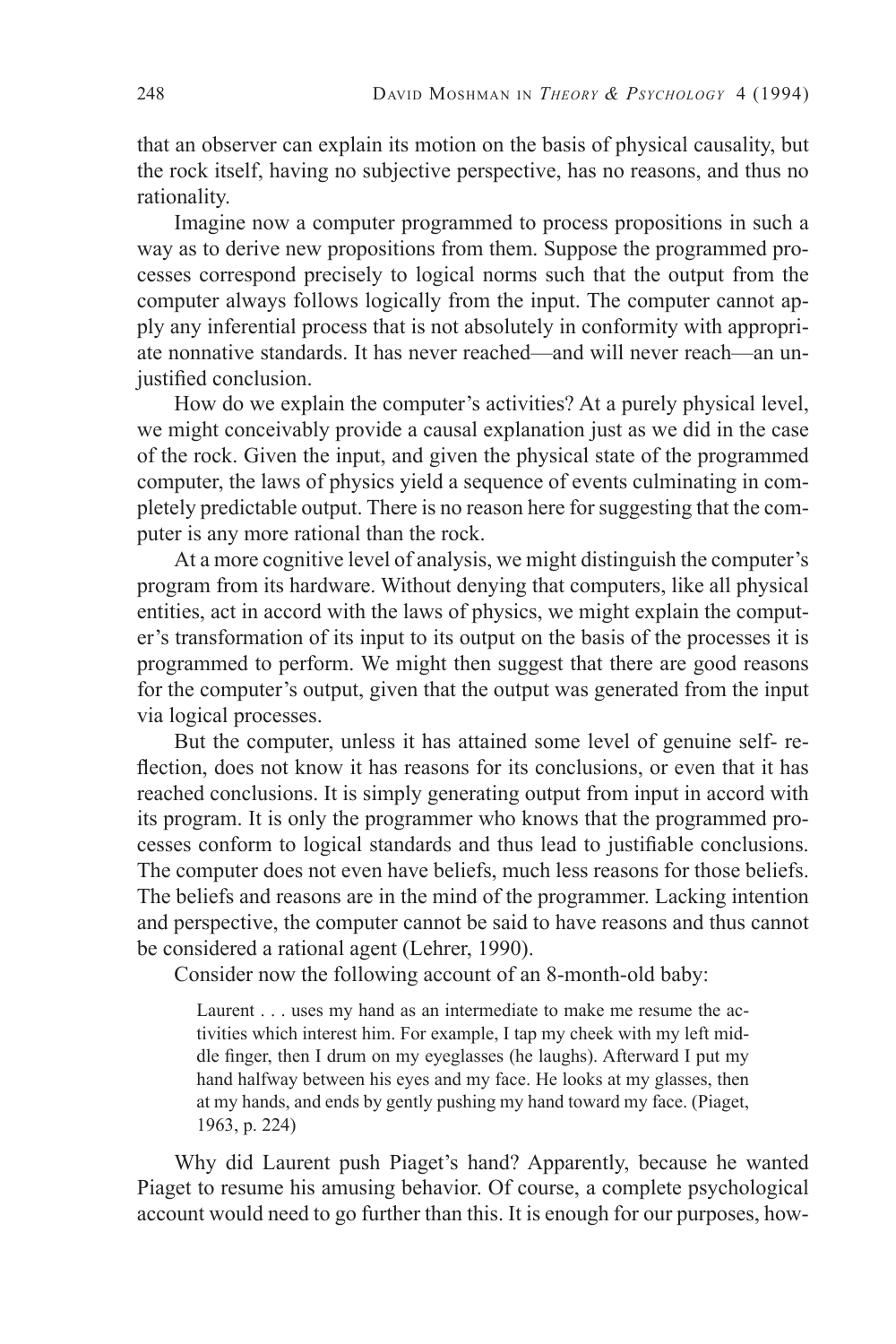ever, to note that Laurent is a purposeful, subjective agent, intentionally initiating an action in order to achieve his objectives. This is not to deny that a baby is a physical object with a genetic and environmental history. Its behavior is no doubt consistent with any applicable "laws" of physics, biology, and psychology. But Laurent nevertheless has one of the key characteristics of a rational agent, a characteristic that was lacking in the rock and the computer: he has reasons for what he does.

It would be too quick, however, to conclude that babies are rational and computers are not. The conformity of the above-discussed computer to objectively defensible norms does suggest an aspect of rationality that a computer (without knowing it) may have and that a baby (notwithstanding its conscious desires and purposeful actions) may lack. We are, I think, rightly hesitant to attribute full rationality to either. The key point is that the concept of rationality, in its historic and typical uses, seems to include both subjective and objective elements (Bickhard, 1991). Rationality involves having a subjective perspective, including intentions and reasons, and acting in accord with objectively defensible norms, including logic.

The inadequacy of the objectivist and subjectivist conceptions of rationality suggests the need for an alternative. One might wonder whether we need a concept of rationality at all. But to deny rationality would be to claim that we never really have reason for believing anything. On pain of self-contradiction, one cannot maintain that there is adequate reason for such a claim. We may therefore assume the existence of rationality and seek a more adequate account of its nature.

## **Rationality as Metasubjective Objectivity**

I have presented two conceptions of rationality, respectively labeled "objectivist" and "subjectivist," and argued that neither is adequate to capture our intuitive sense of what it means to be a rational agent. Rather than dispense with the concept of rationality, however, I propose that we can define it in a way that not only is meaningful but also will assist us in conceptualizing the relationship of objectivity and subjectivity. In the present section, I develop and examine a conception of rationality as a form of objectivity that emerges from a reflective reconstruction of one's subjectivity.

### *Subjectivity, Objectivity and Rationality*

There is a natural inclination to construe subjectivity as a realm of idiosyncratic perceptions, feelings, interpretations and commitments that need not and cannot be justified. Correspondingly, objectivity is viewed as the realm of facts, logic and rigorous justification. Given such conceptions, it is natural to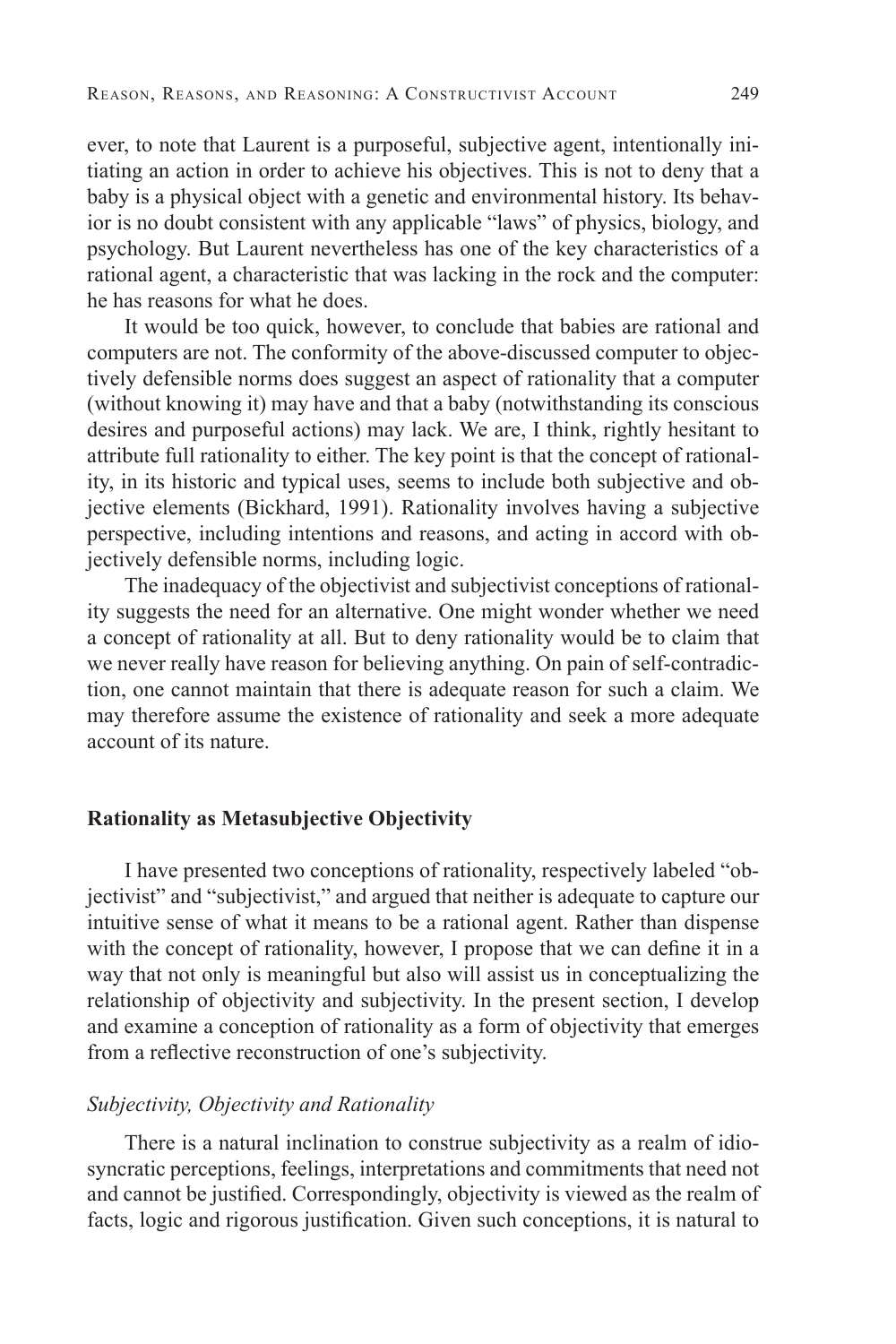see a fundamental opposition between subjectivity and objectivity and to associate rationality with the latter (Moshman & Lukin, 1989).

But subjectivity need not be construed as a realm of idiosyncratic ideas and feelings. Rather, it may be seen as a property of cognitive actions (reasoning, remembering, perceiving, etc.) that take place, as they must, from some point of view (Nagel, 1986). Objectivity, on this view, is not a realm of absolute truth and rigorous logic distinct from the realm of subjectivity. Rather, subjectivity and objectivity are complementary poles of the relationship of knowing (Piaget, 1985). Given that knowing always takes place from some point of view, one's knowledge is always a function of one's viewpoint and thus unavoidably subjective. To the extent that knowledge is constrained by a reality distinct from the knower, however, it is also a function of that reality and thus, to that extent, objective.

When I see the *Star Trek* mug on my desk, for example, my seeing is subjective in that what I perceive is a function of my sensory organs, my concept of a "mug," my knowledge of *Star Trek,* etc. My perception is simultaneously objective, however, to the extent that what I perceive (a *Star Trek* mug rather than, say, an armadillo) is a function of a reality distinct from my perspective. Knowing, in other words, is a joint function of perspective and reality, and thus simultaneously subjective and objective.

Can I increase my objectivity? To the extent that I become aware of the various ways my perspective determines what I see, I can compensate for that and form a more objective conception of what is really there. Recognizing that my perception is influenced by my cognitive structures, for example, I may conclude that what is really on my mug is a set of colored patterns; I interpret them as a *Star Trek* scenario in part because of (what I now see as) the specific configuration of colors and patterns but also (I now realize) because of the salience of *Star Trek* in my cognitorium. Thus my knowledge about my subjective perspective enables me to understand why I see what I see the way I do and to construct a more objective conception of what is really there.

But are there really colored patterns on my mug? Further analysis may lead me to determine that what is *really* there is a configuration of atoms that reflect light waves in such a way as to cause my visual system to register certain colors and patterns. But even this more objective conception reflects the theories I am using to comprehend my relationship with reality; those theories, however well supported, are subjective perspectives themselves. Thus my continuing self-reflections never permit me to transcend subjectivity but nevertheless may allow increasing objectivity (Piaget, 1985). If we define the reflective analysis and reconstruction of one's subjectivity as *metasubjectivity*, we can then define rationality as *metasubjective objectivity*.

It is important to emphasize that psychological reflection takes place in the course of transactions with one's environment. From an external point of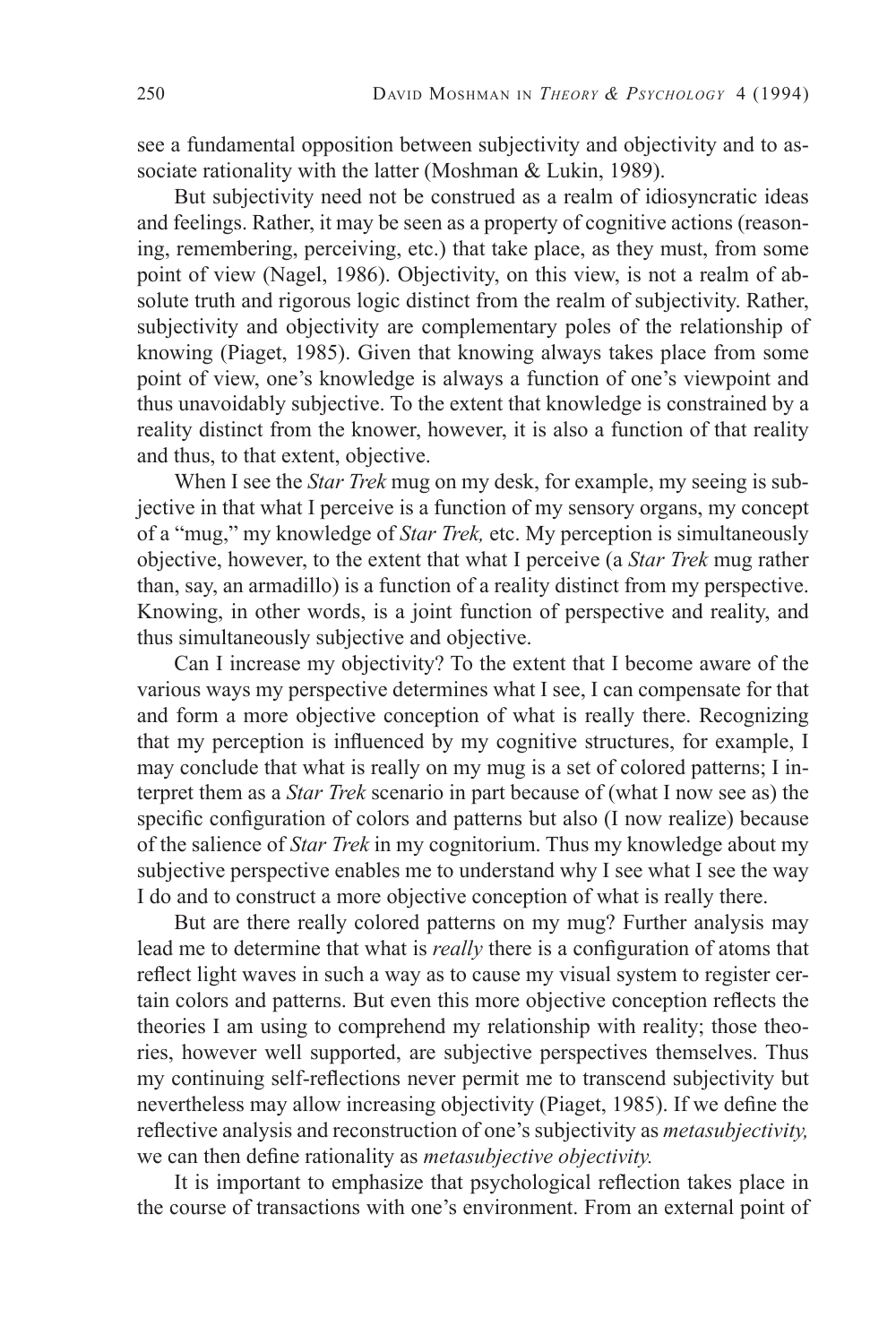view, the object of reflection is not pure subjectivity but a subject-object (or subject-subject) relationship. The construction of that "external" (metasubjective) point of view enables explicit understanding and reconstruction of the previously implicit subject-object relationship. My (metasubjective) knowledge about my visual system, for example, enables me better to understand the nature of the environment that interacts with that system to yield the experience of a Star Trek scenario.

Thus reflection on the subject is simultaneously the construction of the object (Piaget, 1985). Rationality—the co-construction of metasubjectivity and objectivity—is intrinsic to the process of reflection. As Thomas Nagel put it:

To acquire a more objective understanding of some aspect of life or the world, we step back from our initial view of it and form a new conception which has that new and its relation to the world as its object. In other words, we place ourselves in the world that is to be understood. The old view then comes to be regarded as an appearance, more subjective than the new new, and correctable or confirmable by reference to it. The process can be repeated, yielding a still more objective conception. (1986, p. 4)

### *The Development of Metasubjective Objectivity*

An important implication of the present conception is that rationality can only be understood developmentally. That is, no set of ideas or system of logic can be taken as defining rationality (Bickhard, 1991). We are rational to the extent that our most fundamental conceptions and modes of reasoning enable greater objectivity than did their predecessors. Rationality resides in the developmental process whereby our subjectivity becomes an object of reflection, thereby allowing the construction of a more objective metasubjectivity. Specific facts and rules may be learned, but rationality is an intrinsically developmental phenomenon (Beilin, 1992; Bickhard, 1991; Campbell & Bickhard, 1986; Moshman & Lukin, 1989). As Nagel put it:

We can add to our knowledge of the world by accumulating information at a given level—by extensive observation from one standpoint. But we can raise our understanding to a new level only if we examine that relation between the world and ourselves which is responsible for our prior understanding, and form a new conception that includes a more detached understanding of ourselves, of the world, and of the interaction between them. (1986, p. 5)

Why do we engage in such metasubjective reflection? The inherent subjectivity of knowing insures that people will frequently disagree with each other's perceptions, interpretations and conclusions. Moreover, the multiple perspectives a given individual can bring to bear on a complex situation routinely create internal contradictions as well. Such disputes and discrepancies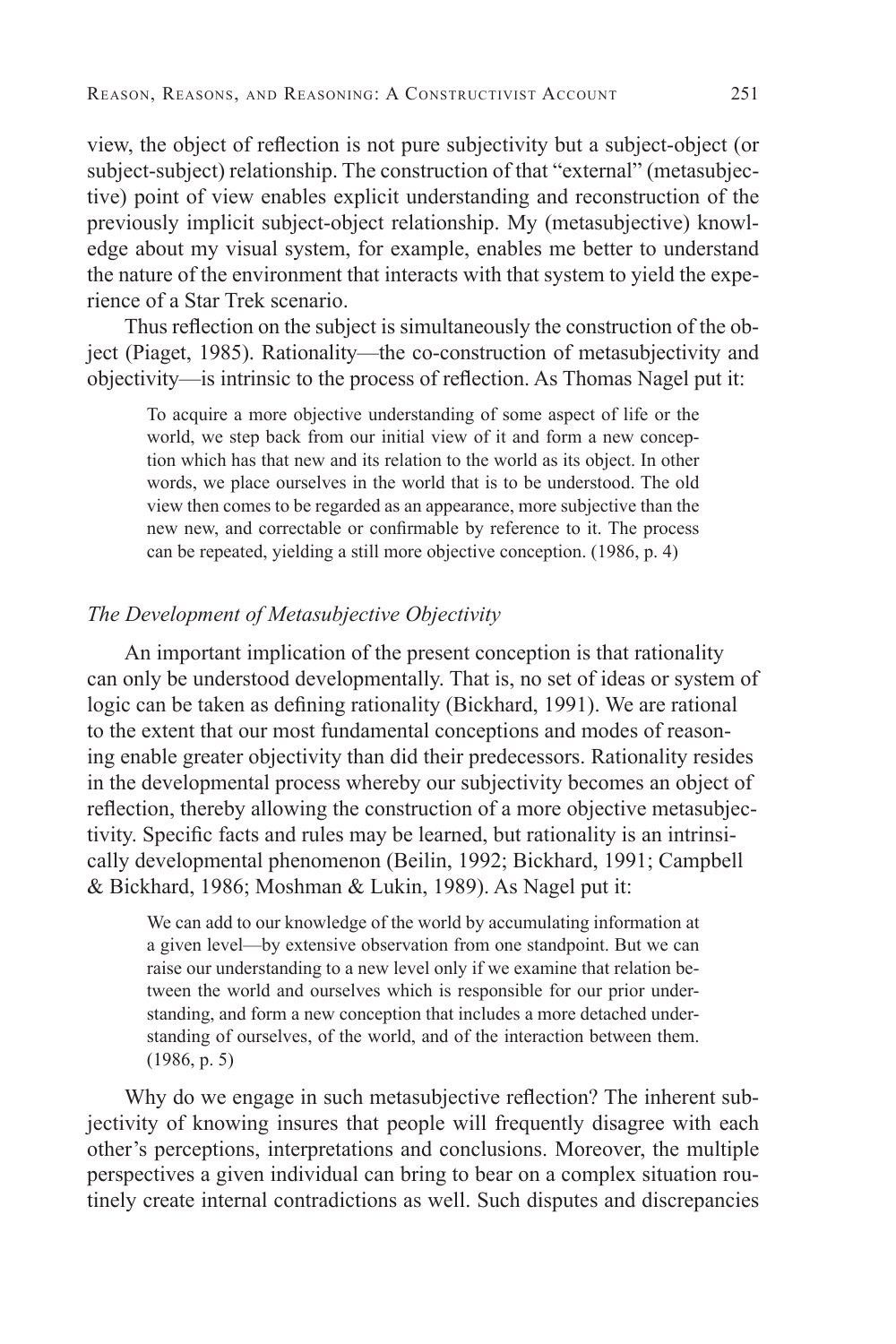can only be accounted for and addressed by becoming aware of the differences in perspective that generate them. Thus disequilibrium provides the motivation for metasubjective reflection (Piaget, 1985).

One may still wonder why such reflection enhances objectivity. Reflection on and reconstruction of one's subjectivity is, after all, a subjective process—that is, it takes place from the subject's point of view. It may allow one to transcend a particular subjective perspective but it does not allow one to escape subjectivity per se and move into a distinct realm of objectivity. One might, then, expect metasubjectivity to lead toward increasing idiosyncrasy and ever further from any sort of objectivity.

Metasubjective reflection may indeed create confusion, uncertainty and emotional trauma (Chandler, Boyes, & Ball, 1990). In making implicit aspects of our knowing explicit, however, it has the potential to generate a reconstructed subjectivity that encompasses and transcends the lower-order perspective on which it reflects (Campbell & Bickhard, 1986). The better I understand my own contribution to a given epistemic transaction, the better my inference about the contribution of reality and the greater my ability to reconstruct my subjectivity so as to be less distorting of what I now take reality (including myself) to be.

To the extent that the resulting metasubjectivity represents an increase in objectivity, it may resolve the disequilibrium that originally motivated selfreflection (Piaget, 1985). More objective metasubjectivities are thereby more likely than others to persist and, eventually, become a fundamental part of the individual (Bickhard, 1991). To the extent that they do, it is because their superiority to what they replace is recognized by the individual. Thus their normative status corresponds to their motivational force.

## **Development of Metasubjective Objectivity: Empirical Evidence**

Having proposed and discussed a conception of rationality as metasubjective objectivity, I now turn to the relation of this conception to empirical research. I first consider evidence relating to the prevalence and developmental course of metasubjectivity and then turn to the more complex question of whether objectivity emerges via metasubjectivity.

## *Development* of *Metasubjectivity*

On the basis of the present perspective, one would expect metasubjectivity to be characteristic of human cognition and to show a robust developmental course. Available data are fully consistent with these expectations. Research spanning a variety of topics, methodologies and theoretical perspec-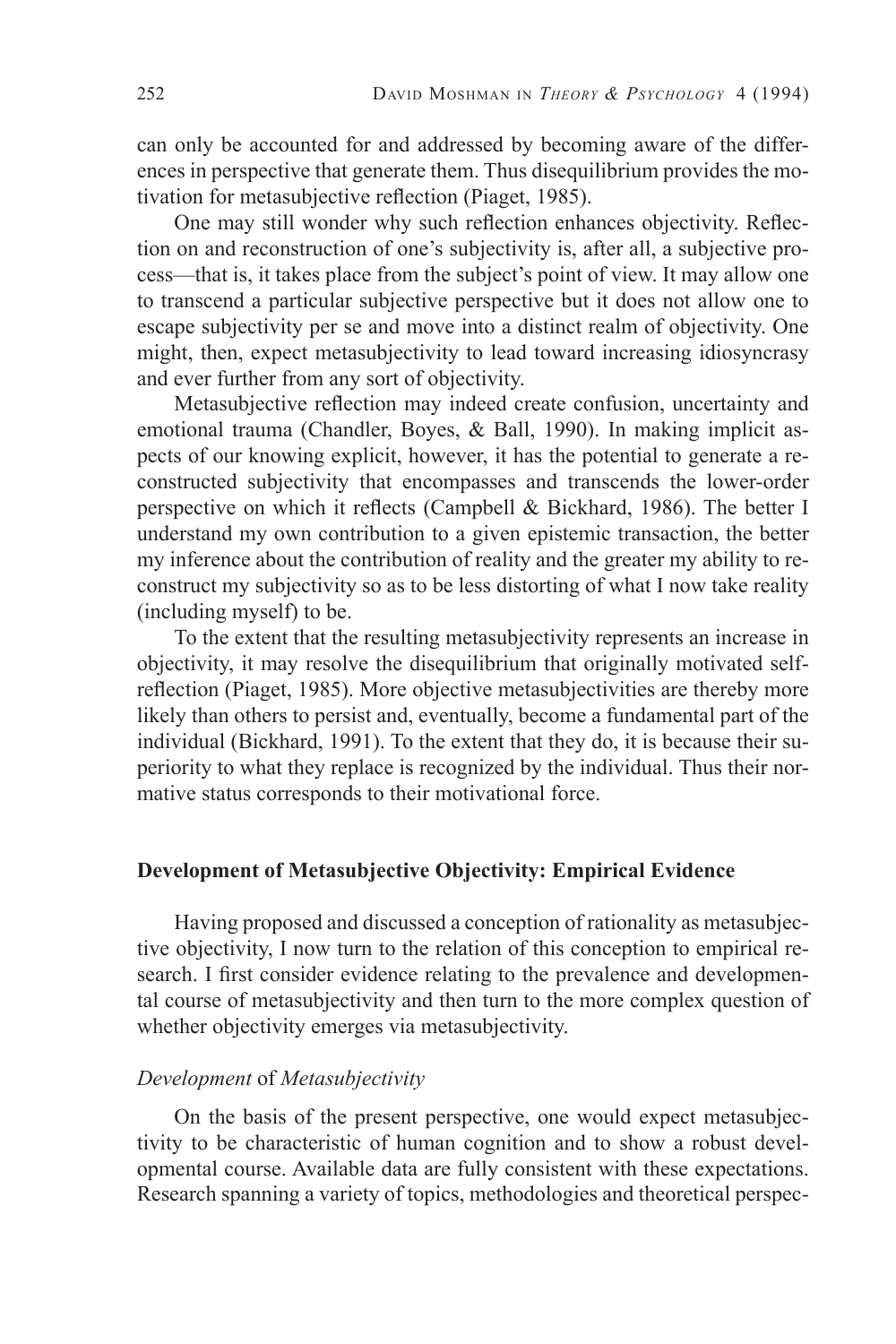tives shows substantial metasubjectivity in children as well as adults and dramatic developmental progress toward qualitatively greater awareness of one's knowledge, perspectives and inferential processes.

Such development begins very early. Even during the preschool years, children show increasing awareness of their own subjectivity and increasing understanding of the role of subjectivity in perception, knowledge and reasoning (Astington, Harris, & Olson, 1988; Flavell, Green, & Flavell, 1990; Moshman, 1990a; Pillow, 1988). This is revealed, for example, in children's increasing ability to identify the sources of their beliefs (O'Neill & Gopnik, 1991), to recognize the possibility of generating knowledge via inference (Sodian  $&$  Wimmer, 1987), to appreciate the influence of prior knowledge on belief (Perner & Davies, 1991), and to distinguish their own perspectives from those of others and from reality itself (Flavell, 1992).

The development of metasubjectivity continues for many more years. Much of later development involves increasingly explicit conceptions about the nature and use of theories, logic, and reasoning. As children move into and through adolescence, for example, most increasingly understand the distinction between hypotheses and evidence (Kuhn, 1989; Kuhn et al., 1988), the non-empirical nature of tautologies and contradictions (Osherson & Markman, 1975; Russell & Haworth, 1987), and the validity of arguments as distinct from the empirical truth of their component propositions (Moshman & Franks, 1986). Over the course of adolescence and adulthood, many individuals show increasingly sophisticated and explicit conceptions regarding the nature and justification of knowledge (Chandler et al., 1990; Kitchener, King, Wood, & Davison, 1989; Kuhn, 1991, chap. 7). Although questions remain regarding the nature of various metasubjective competencies and the ages at which they typically develop (Chandler et al., 1990; Sodian, Zaitchik, & Carey, 1991), the existence of a strong developmental trend toward increasing metasubjectivity is not seriously disputed,

#### *Metasubjectivity and Objectivity*

The more difficult question is whether and how metasubjectivity contributes to objectivity and whether the development of metasubjectivity is thereby central to the development of rationality. With respect to preschool children, initial ability to distinguish objective reality from mere appearance occurs about the same time as ability to understand the subjective basis for appearances and is widely assumed to be closely associated with such metasubjectivity (Astington et al., 1988; Flavell, 1992). Whether further development of metasubjectivity entails increasingly objective reasoning, however, is less clear.

With respect to metatheoretical awareness, for example, does reflection on the distinction between theories and evidence yield the sort of hypothesis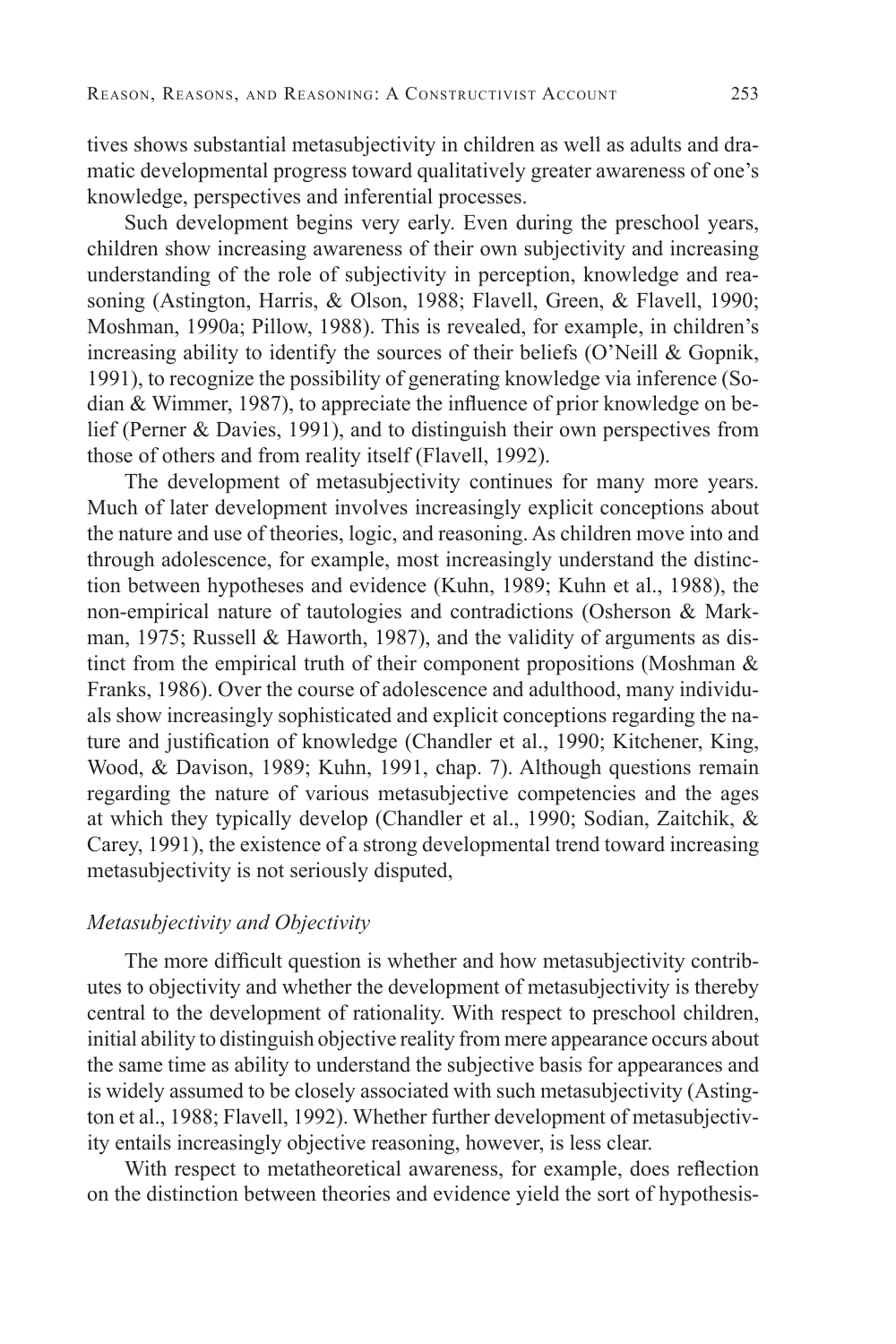testing strategies that provide a more objective view of reality? There is indeed evidence for a developmental progression from testing hypotheses by seeking supporting evidence to testing them by systematically seeking disconfirming evidence (Overton, 1990; Ward  $&$  Overton, 1990). The latter strategy represents a gain in objectivity in that it is more likely to show the falsity of a hypothesis (given that it is indeed false). The age range of this developmental trend corresponds roughly to the age range in which metatheoretical awareness is developing (Kuhn, 1989; Kuhn et al., 1988).

Similarly, coordinating developmental trends across studies, one can make a case that greater awareness of one's deductive processes yields increasingly consistent logical reasoning. The increasing metalogical awareness of argument form over the course of adolescence (Moshman & Franks, 1986), for example, may be associated with increasing ability to reason objectively with contrary-to-fact propositions (Markovits & Vachon, 1989). Although even young children often make correct inferences, the developmental trend toward systematic deductive reasoning is plausibly understood as emerging from successive levels of metalogical reflection (Moshman, 1990a).

These data do admit of alternative interpretations, however. More convincing support for the present view might come from studies in which the same individuals are assessed with respect to both metasubjectivity and objective reasoning. Such research is unfortunately rare. There is, however, a recent study by Kuhn (1991) in which 160 adolescents and adults were assessed with respect to (a) their conceptions about the nature of knowledge and (b) various aspects of skill in argumentation. Consistent with the present account, those individuals with the most sophisticated conceptions about the justifiability of knowledge—who saw theories as uncertain and yet subject to rational evaluation—were more likely than the others to be able to provide counterarguments with respect to their theories and to generate alternative theories (Kuhn, 1991, chap. 7). Even this evidence, however, does not show that the more objective reasoning resulted from construction of the higher level of metasubjective awareness.

### *Conclusion*

Available evidence thus shows strong developmental trends with respect to many varieties of metasubjectivity. Direct evidence that such metasubjectivity contributes to objectivity is sparse. It seems unlikely, however, that metasubjectivity would be so pervasive and develop so vigorously if it served no purpose. This suggests the need for further research more directly examining metasubjectivity as a basis for objectivity.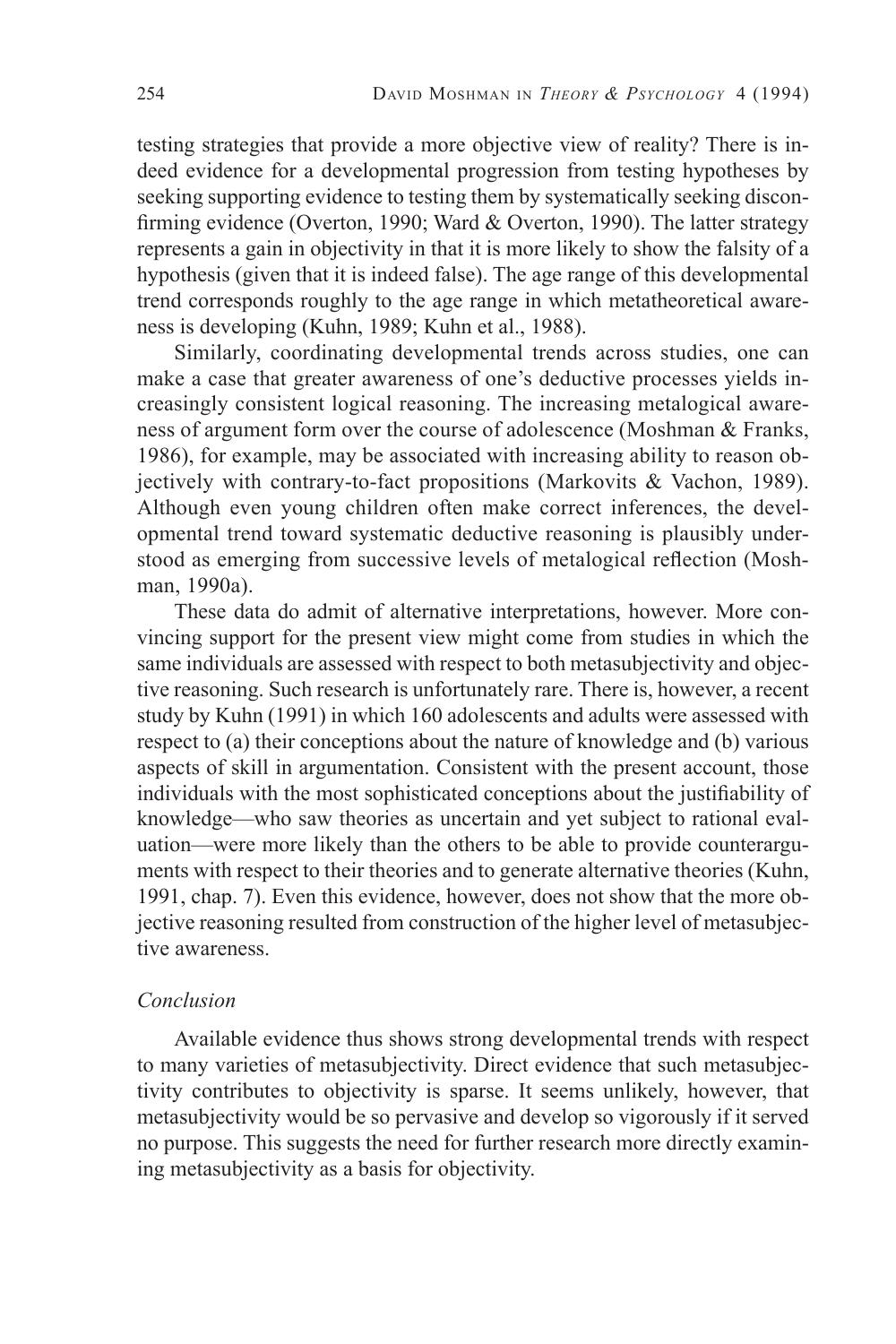#### **Implications and Conclusions**

I have argued for a constructivist conception of rationality. Rationality, in this conception, is in part an objective matter involving the conformity of reasoning to philosophically defensible standards. Rationality is also, in part, a subjective matter involving purposeful action on the basis of personal reasons. Psychological evidence shows that reflection on one's subjectivity is a normal aspect of human cognition and development beginning in early childhood. Reflection on subjectivity is itself a subjective process, but this does not mean that it moves the individual further from the constraints of rules and reality. On the contrary, metasubjectivity may involve systematic reconstruction of reasoning so as to better coordinate subjectivity and objectivity. The resulting developmental progression toward metasubjective objectivity, it is suggested, constitutes rationality. This conception of human reason has important implications for theory, research and practice.

#### *Theoretical Implications*

Any general theory of cognition must explicate human rationality. To do so, it must be able to address both subjective and objective considerations in a way that makes it possible to relate these (Bickhard, 1991; Campbell & Bickhard, 1986; Moshman & Lukin, 1989).

Piaget's theory in its traditional versions (e.g. as presented in Flavell, 1963) proposed a succession of developmental stages, each characterized by a distinct logical structure demonstrably more adequate than the structure of the previous stage. If one construes rationality in purely objective terms, such a theory can be taken to posit progressive levels of rationality.

In his later work, however, Piaget increasingly emphasized the developmental role of reflective abstraction, involving an active process of metacognitive reflection on and reconstruction of one's knowing from the emerging perspective of a higher level of knowing (Campbell & Bickhard, 1986). Moreover, Piaget viewed development as an ongoing renegotiation of the relation between subjectivity and objectivity, with objectivity constructed via a process of metasubjective reflection (Piaget, 1985). The present account, then, without being committed to the specifics of Piaget's stages, is clearly Piagetian in a broad sense. It suggests that Piaget's later work is fundamental to the study of human reasoning and rationality—arguably a new theory (Beilin, 1992).

Information-processing theories generally emphasize the precise specifi cation and modeling of real-time unconscious mental processes. To the extent that such processes correspond to logical standards, they may be rational in a purely objective sense. With respect to the present conception of rationality,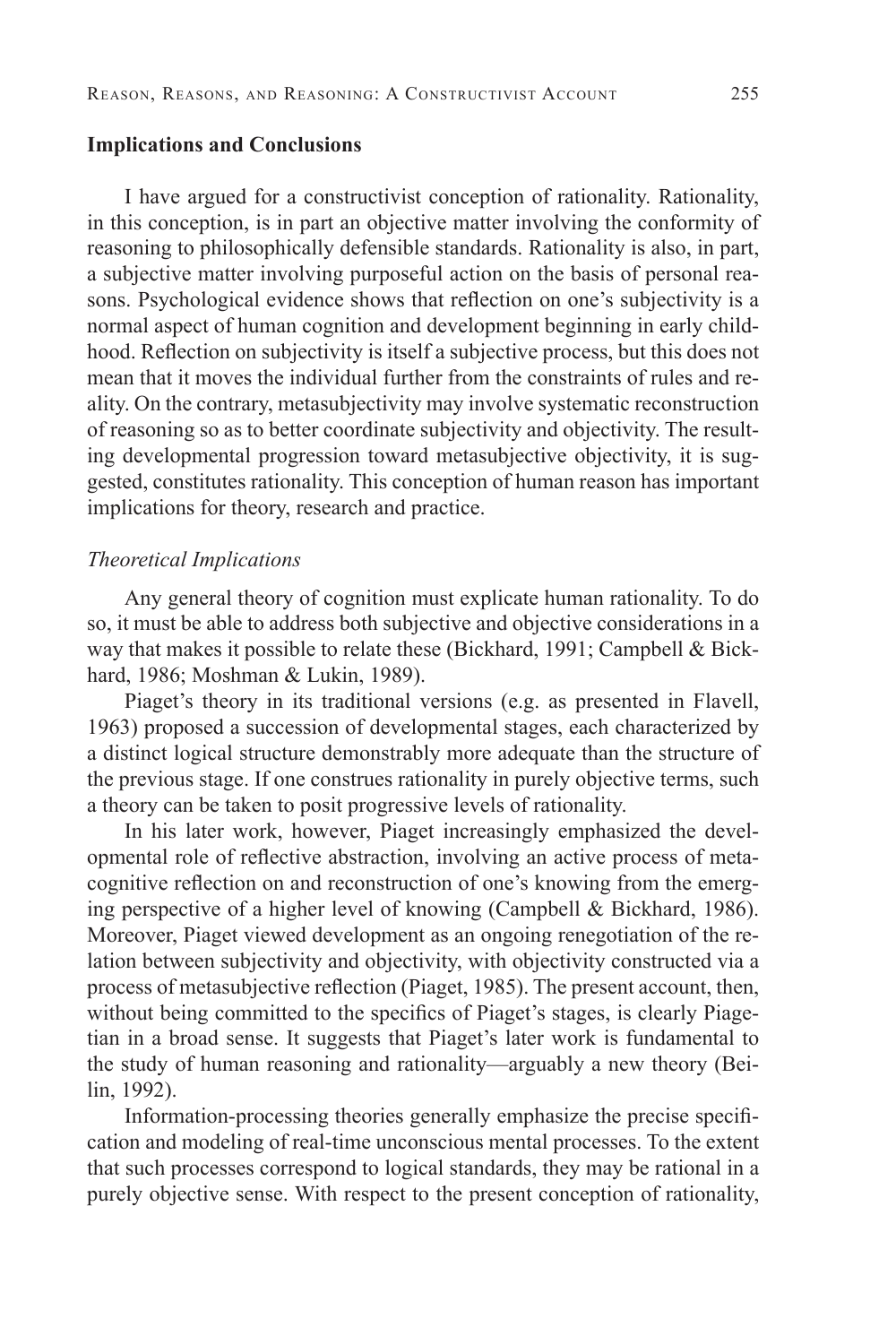however, persons using such processes to manipulate mental representations are no more rational than computers engaged in comparable processing. The increasing focus of information-processing theorists on metacognitive and executive processes represents a step in the right direction. To the extent that metacognition merely illuminates, monitors or directs cognitive processes without actively transforming them, however, it is a much weaker mechanism than Piaget's reflective abstraction.

What information-processing theories need in order to fully address issues of human rationality, in my view, are stronger mechanisms of self-reflection capable of transforming understanding (Moshman, in press; for an attempt to provide such a mechanism, see Klahr, 1984). Only with such mechanisms will information-processing theories be able to account for the sort of metasubjectivity that research reviewed earlier has shown to develop and that the present theory posits as central to rationality. The same can be said with respect to neo-Piagetian theories of the sort discussed in Case (1992).

## *Implications for Research*

Rationality is generally not seen as a distinct topic for psychological research. The literature typically deemed most relevant to rationality is the work on reasoning. But the application of the reasoning literature to issues of rationality typically consists of comparing actual reasoning processes with logical norms, an approach that only gets at the objective aspect of rationality.

There are, happily, a substantial number of studies concerning the development of conceptions *about* mind, perception, representation, knowledge, logic, reasoning and so forth. Such work appears to be yielding an increasingly cohesive literature on the emergence of metasubjectivity. That literature may be at least as important as the reasoning literature to understanding human rationality.

What is still lacking is an integration of these two literatures. Research on rationality must address more directly the relation of metasubjectivity to objective reasoning. Such research, especially at higher levels of development, will be complicated by the fact that the standard of objectivity is itself a function of the scientist's perspective, and thus a matter of legitimate dispute. Nevertheless, an integrated program of research on metasubjectivity and reasoning may help address fundamental questions raised earlier about the relation of objectivity to metasubjectivity, about the emergence of higher logics from higher levels of reflection. Such an integration might eventually yield a systematic body of psychological research on human rationality.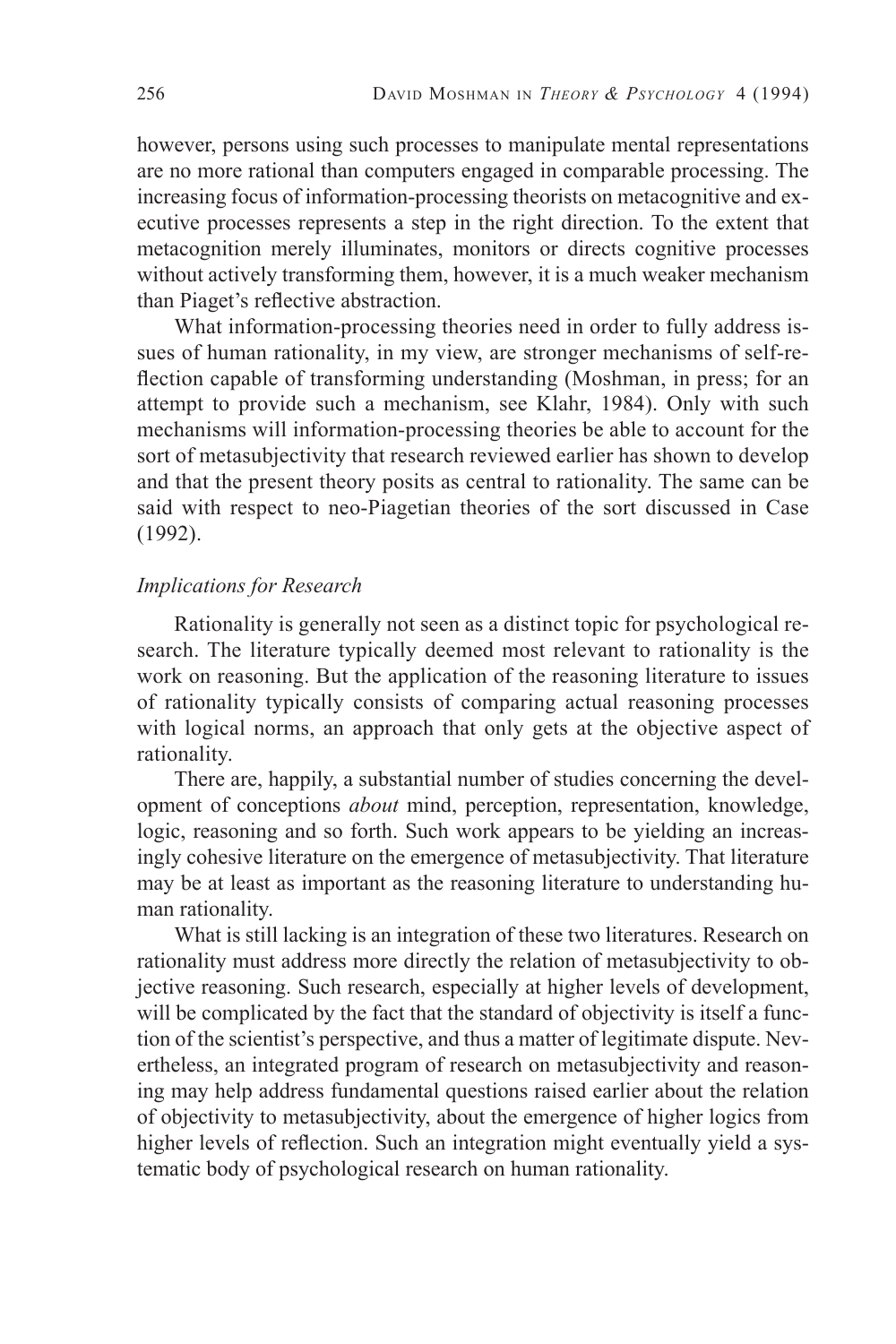#### *Implications for Practice*

Finally, the present conception of rationality has significant implications for enhancing human rationality. Most educators agree that the improvement of thinking should be a major goal of education (Siegel, 1988). The most systematic current efforts aimed at improving the thinking of students tend to involve relatively direct inculcation of specific thinking skills (Adams, 1989; Baron & Sternberg, 1987). Good patterns of thinking, if well learned and applied, may indeed help students reach better conclusions and reject unfounded ideas, just as a better program may cause a computer to produce better output. To the extent that the student lacks reflective understanding of and intentional control over his or her thinking skills, however, the student is no more rational than the computer (cf. Kuhn, 1991; Lehrer, 1990). Only to the extent that educational programs engage students in active reflection on and reconstruction of their own thinking are they fully enhancing rationality (Moshman, 1990b, 1994).

Similar considerations apply with respect to psychotherapy. Many theorists and practitioners believe that psychological problems are often due to irrational ideas and patterns of thought and can be relieved by eliminating such ideas and thought patterns (Beck, 1976; Ellis, 1977). But if we construe rationality as emerging from metasubjectivity, it is not enough simply to reprogram clients. Rather, the psychotherapist must assist them in reflecting on their own thought processes so that changes in those processes will emerge out of such self-reflection (Moshman & Hoover, 1989).

#### *Conclusion*

With respect to educational and psychotherapeutic practice, then, as for theory and research, a concern for good reasoning is appropriate. But rationality is served only when objective reasoning grows out of the subjective quest for reasons. It is our metasubjective objectivity that makes us creatures of reason.

#### **References**

- Adams, M. J. (1989). Thinking skills curricula: Their promise and progress. *Educational Psychologist, 24,* 25–77.
- Astington, J. W., Harris, P. L., & Olson, D. (Eds.). (1988). *Developing theories of mind.*  New York: Cambridge University Press.
- Baron, J. B., & Sternberg, R. J.(Eds.). (1987). *Teaching thinking skills: Theory and practice.* New York: Freeman.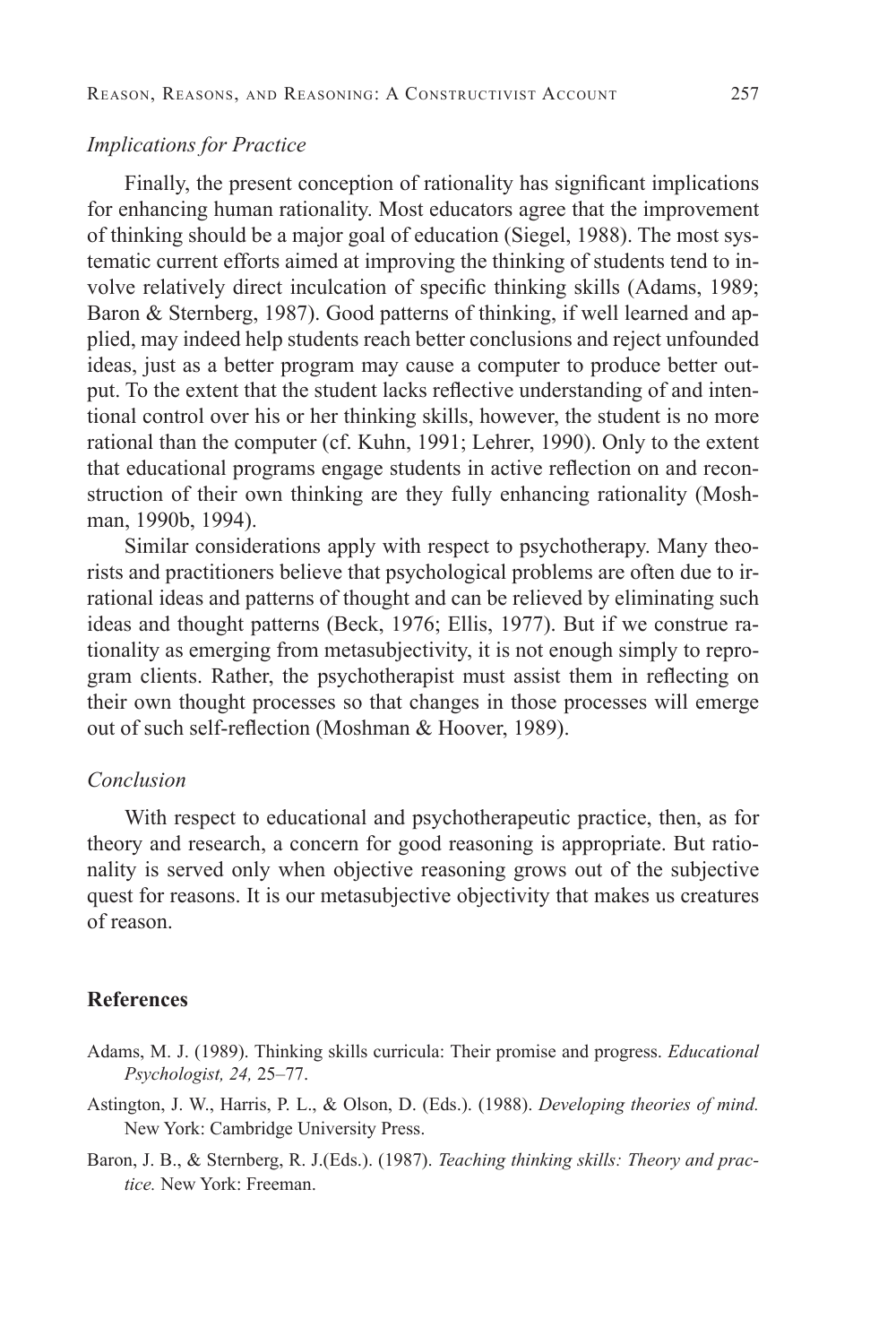- Beck, A. T. (1976). *Cognitive therapy and the emotional disorders.* New York: International Universities Press.
- Beilin, H. (1992). Piaget's new theory. In H. Beilin & P. B. Pufall (Eds.), *Piaget's theory: Prospects and possibilities* (pp. 1–17). Hillsdale, NJ: Erlbaum.
- Bickhard, M. H. (1991). A pre-logical model of rationality. In L. P. Steffe (Ed.), *Epistemological foundations of mathematical experience* (pp. 68–77). New York: Springer.
- Boole, G. (1854). *An investigation of the laws of thought, on which are founded the mathematical theories of logic and probabilities.* London: Walton & Maberly.
- Campbell, R. L., & Bickhard, M. H. (1986). *Knowing levels and developmental stages.* Basel: Karger.
- Case, R. (1992). Neo-Piagetian theories of intellectual development. In H. Beilin & P. B. Pufall (Eds.), *Piaget's theory: Prospects and possibilities* (pp. 61–104). Hillsdale, NJ: Erlbaum.
- Chandler, M., Boyes, M., & Ball, L. (1990). Relativism and stations of epistemic doubt. *Journal of Experimental Child Psychology, 50,* 376–395.
- Ellis, A. (1977). The basic clinical theory of rational-emotive therapy. In A. Ellis & R. Grieger (Eds.), *Handbook of rational-emotive therapy* (pp. 3–34). New York: Springer.
- Evans, J. St B. T. (1984). Heuristic and analytic processes in reasoning. *British Journal of Psychology, 75,* 451468.
- Evans, J. St B. T. (1989). *Bias in human reasoning: Causes and consequences.* Hillsdale, NJ: Erlbaum.
- Evans, J. St B. T. (1991). Theories of human reasoning: The fragmented state of the art. *Theory & Psychology, 1*(1), 83–105.
- Flavell, J. H. (1963). *The developmental psychology of Jean Piaget.* New York: Van Nostrand Reinhold.
- Flavell, J. H. (1992). Perspectives on perspective taking. In H. Beilin & P. B. Pufall (Eds.), *Piaget's theory: Prospects and possibilities* (pp. 107–139).Hillsdale, NJ: Erlbaum.
- Flavell, J. H., Green, F. L., & Flavell, E. R. (1990). Developmental changes in young children's knowledge about the mind. *Cognitive Development, 5,* 1–27,
- Kitchener, K. S., King, P. M., Wood, P. K., & Davison, M. L. (1989). Sequentiality and consistency in the development of reflective judgment: A six-year longitudinal study. *Journal of Applied Developmental Psychology, 10,* 73–95.
- Klahr, D, (1984). Transition processes in quantitative development. In R. J. Sternberg (Ed.), *Mechanisms of cognitive development* (pp. 101–139). New York: Freeman.
- Kuhn, D. (1989). Children and adults as intuitive scientists. *Psychological Review, 96,* 674–689.
- Kuhn, D. (1991). *The skills of argument.* Cambridge: Cambridge University Press.
- Kuhn, D., Amsel, E., & O'Loughlin, M. (1988). *The development of scientific thinking skills.* New York: Academic Press.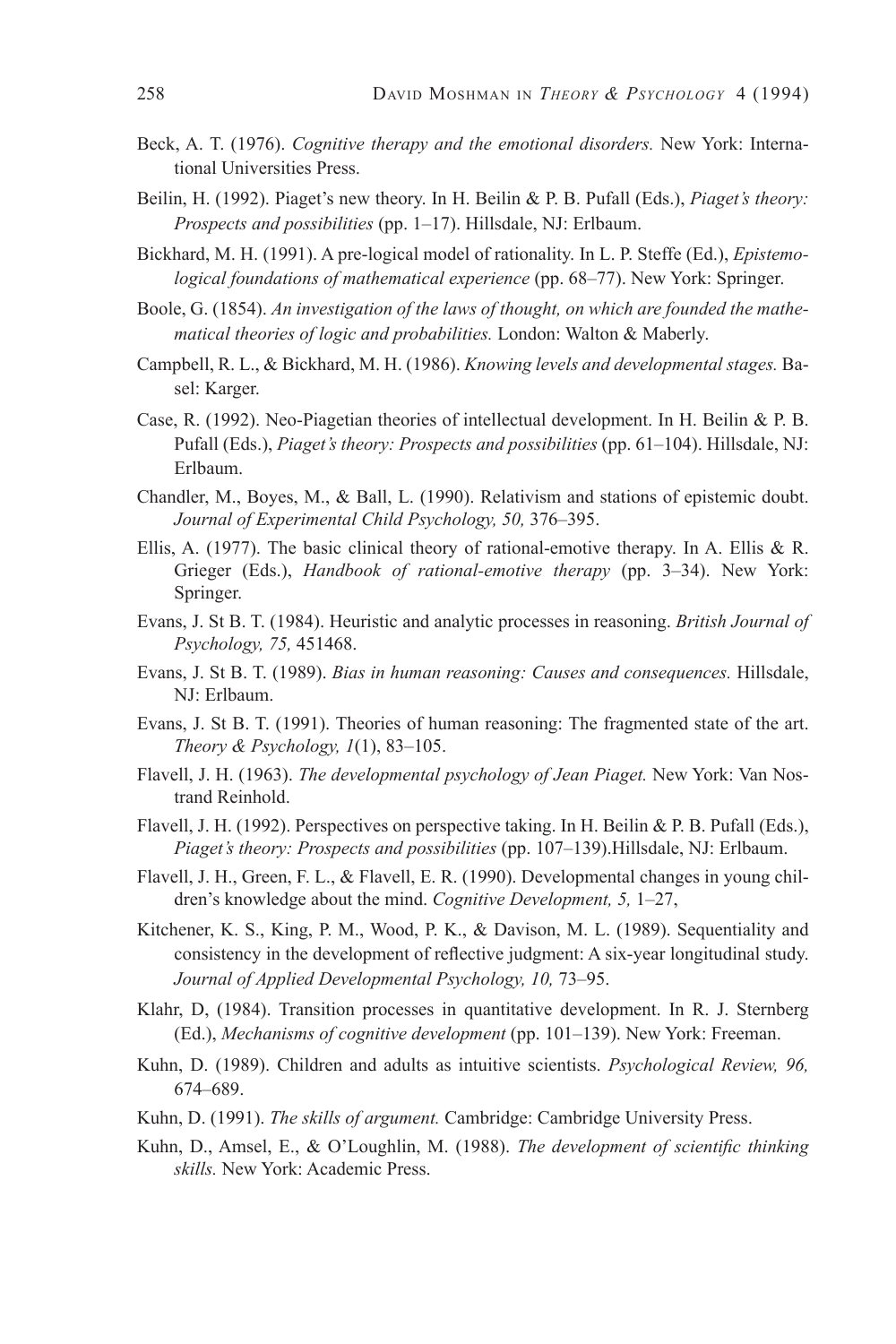- Lanning, K. (1987). Some reasons for distinguishing between 'non-normative response' and 'irrational decision'. *Journal of Psychology, 121,* 109–117.
- Lehrer, K. (1990). *Metamind*. Oxford: Oxford University Press.
- Lopes, L. L. (1991). The rhetoric of irrationality. *Theory & Psychology, 1*(1),65–82.
- Markovits, H., & Vachon, R. (1989). Reasoning with contrary-to-fact propositions. *Journal of Experimental Child Psychology, 47,* 398–412,
- Moshman, D. (1990a). The development of metalogical understanding. In W.F. Overton (Ed.), *Reasoning, necessity, and logic: Developmental perspectives* (pp. 205–225). Hillsdale, NJ: Erlbaum.
- Moshman, D. (1990b). Rationality as a goal of education. *Educational Psychology Review, 2,* 335–364.
- Moshman, D. (1994). Reasoning, metareasoning, and the promotion of rationality. In A. Demetriou & A. Efklides (Eds.), *Intelligence, mind, and reasoning: Structure and development.* Amsterdam: Elsevier.
- Moshman, D., & Franks, B. A. (1986). Development of the concept of inferential validity. *Child Development, 57,* 153–165.
- Moshman, D., & Hoover, L. M. (1989). Rationality as a goal of psychotherapy. *Journal of Cognitive Psychotherapy, 3,* 31–51.
- Moshman, D., & Lukin, L. E. (1989). The creative construction of rationality: A paradox? In J. A. Glover, R. R. Ronning, & C. R. Reynolds (Eds.), *Handbook of creativity* (pp. 183–198). New York: Plenum.
- Nagel, T. (1986). *The view from nowhere.* New York: Oxford University Press.
- O'Neill, D. K.,& Gopnik, A. (1991). Young children's ability to identify the sources of their beliefs. *Developmental Psychology, 27,* 390–397.
- Osherson, D. N., & Markman, E. (1975). Language and the ability to evaluate contradictions and tautologies. *Cognition, 3,* 213-226.
- Overton, W. F. (1990). Competence and procedures: Constraints on the development of logical reasoning. In W. F. Overton (Ed.), *Reasoning, necessity, and logic: Developmental perspectives* (pp. 1–32). Hillsdale, NJ: Erlbaum.
- Perner, J., & Davies, G. (1991). Understanding the mind as an active information processor: Do young children have a 'copy theory of mind'? *Cognition, 39,* 51–69.
- Piaget, J. (1963). *The origins of intelligence in children* (Margaret Cook, Trans.), New York: Norton.
- Piaget, J. (1985). The equilibration of cognitive structures (Terrance Brown, & Kishore Julian Thampy, Trans.). Chicago, IL: University of Chicago Press.
- Pillow, B. H. (1988). The development of children's beliefs about the mental world. *Merrill-Palmer Quarterly, 34,* 1–32.
- Rescher, N. (1988). *Rationality*. New York: Oxford University Press.
- Rips, L. J. (1990). *Reasoning*. *Annual Review of Psychology, 41,* 321–353.
- Russell, J., & Haworth, H. M.(1987). Perceiving the logical status of sentences. *Cognition, 27,* 73–96.